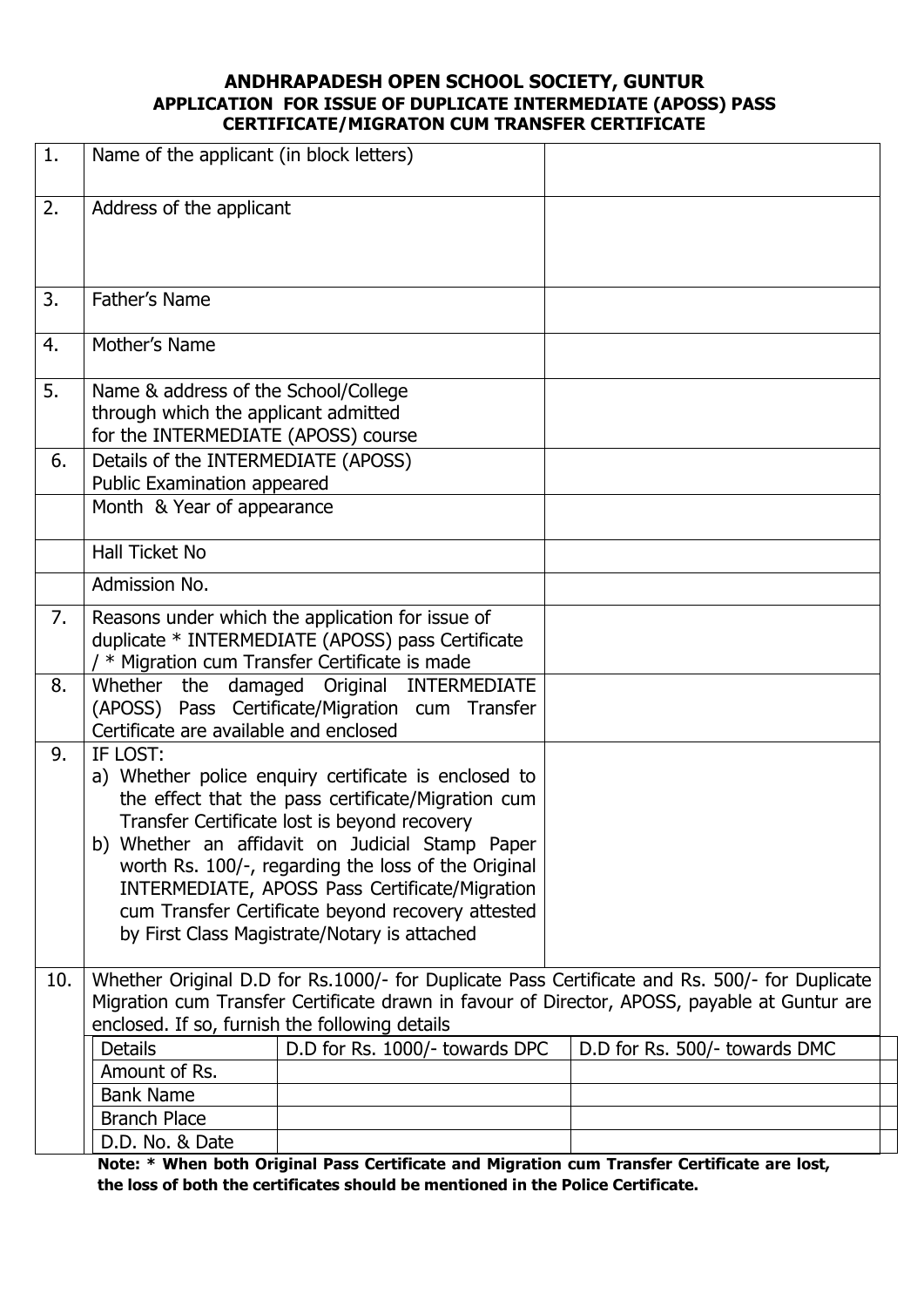#### **Page-2**

#### **DECLARATION**

| certificate/Migration cum Transfer Certificate bearing Regd. |  |  |  |  |
|--------------------------------------------------------------|--|--|--|--|
|                                                              |  |  |  |  |
| Oct/Novis neither suspended nor cancelled by the competent   |  |  |  |  |
| authority.                                                   |  |  |  |  |

2. I solemnly declare that the particulars furnished above are true to the best of my knowledge and belief.

# **SIGNATURE/SEAL OF SIGNATURE OF THE CANDIDATE THE AI COORDINATOR**

NOTE:The furnishing of inaccurate or false particulars will entail, besides withholding of the duplicate INTERMEDIATE(APOSS) Pass certificate/Migration cum Transfer Certificate such disciplinary action as may be called for or deemed fit by the Director INTERMEDIATE (APOSS), Guntur.

## **IDENTIFICATION CERTIFICATE**

I, Certify that the above particulars furnished by the candidate have been verified and found correct with reference to records of the college and the applicant Sri/Smt….…………………………………………….is the same person to whom the original INTERMEDIATE (APOSS) Pass Certificate/Migration cum Transfer Certificate was issued and that the issue of the duplicate/s to the candidate is recommended. **The attested passport size photograph of the candidate is enclosed.**

| Passport size |  |  |
|---------------|--|--|
| Photo         |  |  |
| attested by   |  |  |
| ΑI            |  |  |
| Coordinator   |  |  |

Signature of the Principal/Head Master/ AI Coordinator with seal

Station:

Date: